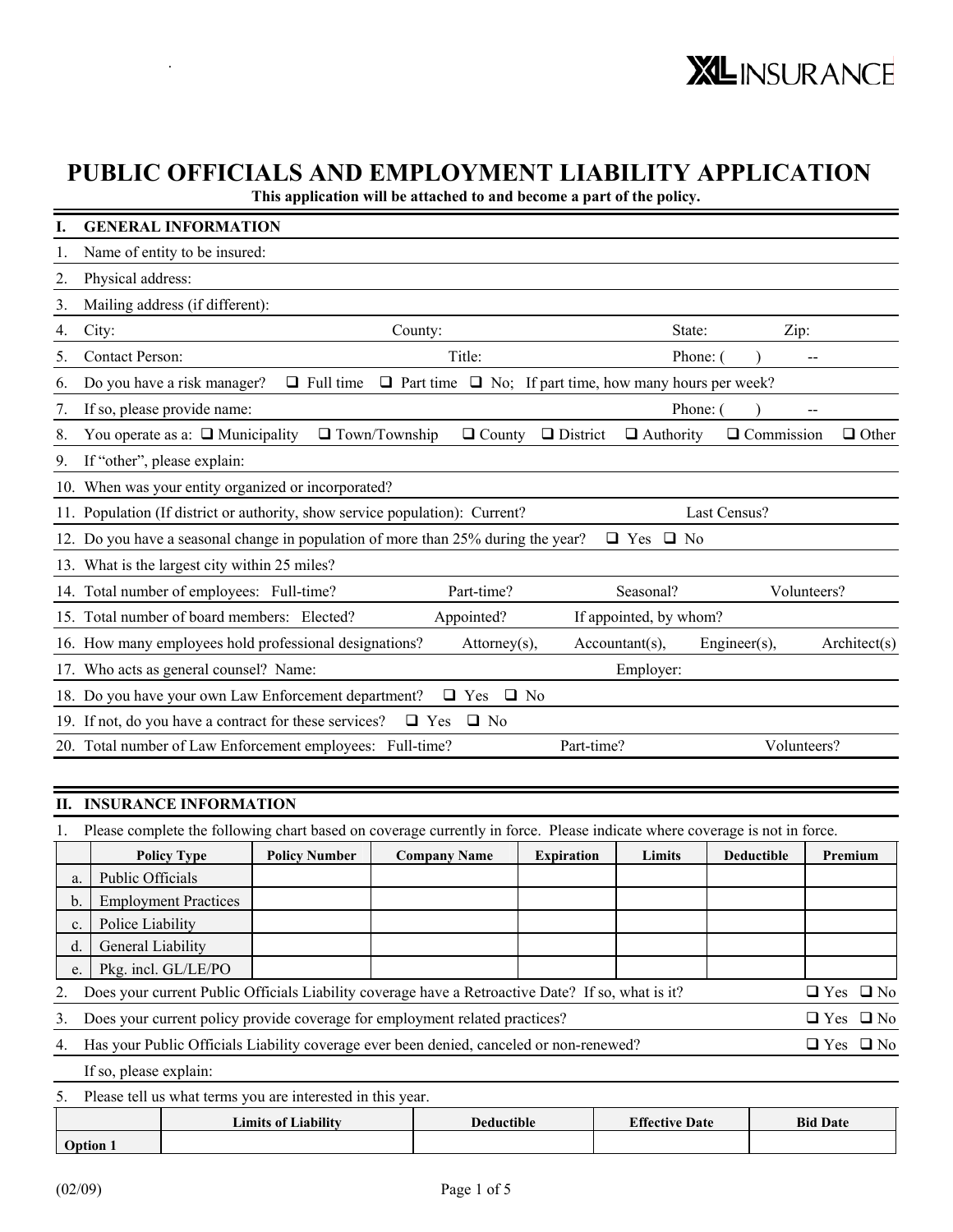**Option 2** 

#### **III. UTILITIES / AUTHORITIES**

Which of the following operations do you own, operate, or administer?

|                  | Operation                                                                                                                           | Yes                  | N <sub>0</sub> | <b>Annual Budget</b>                                  | No. of employees        |           |                          | <b>Number of Users</b> |            |                              |
|------------------|-------------------------------------------------------------------------------------------------------------------------------------|----------------------|----------------|-------------------------------------------------------|-------------------------|-----------|--------------------------|------------------------|------------|------------------------------|
|                  |                                                                                                                                     |                      |                |                                                       | Full-time               | Part-time | Residential              | Commercial             |            | Industrial                   |
| 1.               | <b>Water Utility</b>                                                                                                                |                      |                |                                                       |                         |           |                          |                        |            |                              |
| $\overline{2}$ . | <b>Sewer Utility</b>                                                                                                                |                      |                |                                                       |                         |           |                          |                        |            |                              |
| $\overline{3}$ . | <b>Gas Utility</b>                                                                                                                  |                      |                |                                                       |                         |           |                          |                        |            |                              |
|                  | Do you produce Gas?                                                                                                                 |                      |                | Do you own or operate any gas wellheads or pipelines? |                         |           |                          | $\Box$ Yes $\Box$ No   |            |                              |
| $\overline{4}$ . | <b>Electric Utility</b>                                                                                                             |                      |                |                                                       |                         |           |                          |                        |            |                              |
|                  | Do you generate power?                                                                                                              |                      |                | If yes, what is your source?                          |                         |           |                          |                        |            |                              |
| $\overline{5}$ . | <b>Airport Authority</b>                                                                                                            |                      |                |                                                       |                         |           |                          |                        |            |                              |
|                  | Do you operate the airport?                                                                                                         |                      |                | Average number of commercial flights per week?        |                         |           |                          |                        |            |                              |
|                  |                                                                                                                                     |                      |                | Average number of private flights per week?           |                         |           |                          |                        |            |                              |
|                  | Do you lease to a third party?                                                                                                      |                      |                | If leased, to whom?                                   |                         |           |                          |                        |            |                              |
|                  | Aviation Liability Coverage: Carrier:                                                                                               |                      |                |                                                       |                         | Limits:   |                          |                        |            |                              |
|                  | Are expansions or changes of operations or                                                                                          |                      |                | If Yes, please explain:                               |                         |           |                          |                        |            |                              |
|                  | runways expected?                                                                                                                   | $\Box$ Yes $\Box$ No |                |                                                       |                         |           |                          |                        |            |                              |
| 6.               | <b>Housing Authority</b>                                                                                                            |                      |                |                                                       |                         |           |                          |                        |            |                              |
|                  | Number of conventional units?                                                                                                       |                      |                | How many Section 8 and 23 units?                      |                         |           |                          |                        |            |                              |
| 7.               | <b>Transit Authority</b>                                                                                                            |                      |                |                                                       |                         |           |                          |                        |            |                              |
|                  | Type of vehicles?<br>$\Box$ Trains                                                                                                  |                      | $\Box$ Buses   |                                                       | $\Box$ Other, describe: |           |                          |                        |            |                              |
| 8.               | <b>Port Authority</b>                                                                                                               |                      |                |                                                       |                         |           |                          |                        |            |                              |
|                  | Please check:<br>$\Box$ River                                                                                                       |                      | <b>Q</b> Ocean | $\Box$ Lake                                           |                         | Railroad  | $\overline{\Box}$ Other: |                        |            |                              |
| 9.               | <b>Schools</b>                                                                                                                      |                      |                |                                                       |                         |           |                          |                        |            |                              |
| 10.              | <b>Medical/Health Care Facility</b>                                                                                                 |                      | Please         | describe:                                             |                         |           |                          |                        |            |                              |
| 11               | <b>Nuclear Facility</b>                                                                                                             |                      |                |                                                       |                         |           |                          |                        |            |                              |
| 12.              | *Other                                                                                                                              |                      |                |                                                       |                         |           |                          |                        |            |                              |
|                  | *List any other subsidiary boards, commissions, or authorities.                                                                     |                      |                |                                                       |                         |           |                          |                        |            |                              |
|                  | <b>LAND USE AND PLANNING</b>                                                                                                        |                      |                |                                                       |                         |           |                          |                        |            |                              |
| 1.               | Do you have a zoning commission?                                                                                                    |                      |                |                                                       |                         |           |                          |                        |            | $\sqrt{2}$ Yes $\sqrt{2}$ No |
| 2.               | Does your legal counsel attend all meetings of the planning and zoning board?                                                       |                      |                |                                                       |                         |           |                          |                        | $\Box$ Yes | $\square$ No                 |
| 3.               | Do officials receive training with respect to "open meetings" and hearing regulations?                                              |                      |                |                                                       |                         |           |                          |                        |            | $\Box$ Yes $\Box$ No         |
| 4.               | Do you have a written master plan for economic development? If so, since when?                                                      |                      |                |                                                       |                         |           |                          |                        |            | $\Box$ Yes $\Box$ No         |
| 5.               | Do you have formally approved land use ordinances that have been reviewed by legal counsel?                                         |                      |                |                                                       |                         |           |                          |                        |            | $\Box$ Yes $\Box$ No         |
|                  |                                                                                                                                     |                      |                |                                                       |                         |           |                          |                        |            |                              |
| 6.               | Do you have a formal procedure to file for a variance to land use statutes?                                                         |                      |                |                                                       |                         |           |                          |                        |            | $\Box$ Yes $\Box$ No         |
|                  | How many variances have been requested in the last 12 months?<br>7.<br>How many have been granted?                                  |                      |                |                                                       |                         |           |                          |                        |            |                              |
| 8.               | Do you have a formal process for application and approval of permits and licenses?                                                  |                      |                |                                                       |                         |           |                          |                        |            | $\Box$ Yes $\Box$ No         |
| 9.               | Do you have a formal written policy prohibiting officers and/or board members from sitting on decisions in which                    |                      |                |                                                       |                         |           |                          |                        |            |                              |
|                  | they may have a conflict of interest?                                                                                               |                      |                |                                                       |                         |           |                          |                        |            | $\Box$ Yes $\Box$ No         |
|                  | 10. Have you had any disputes or claims involving a wrongful "taking", zoning variance or land use right?                           |                      |                |                                                       |                         |           |                          |                        |            | $\Box$ Yes $\Box$ No         |
|                  | 11. Have you had any disputes or claims involving the approval of building permits, design, or code enforcement?                    |                      |                |                                                       |                         |           |                          |                        |            | $\Box$ Yes $\Box$ No         |
|                  | 12. Have you had any disputes, claims or complaints involving open or closed landfills in the last 5 years?<br>$\Box$ Yes $\Box$ No |                      |                |                                                       |                         |           |                          |                        |            |                              |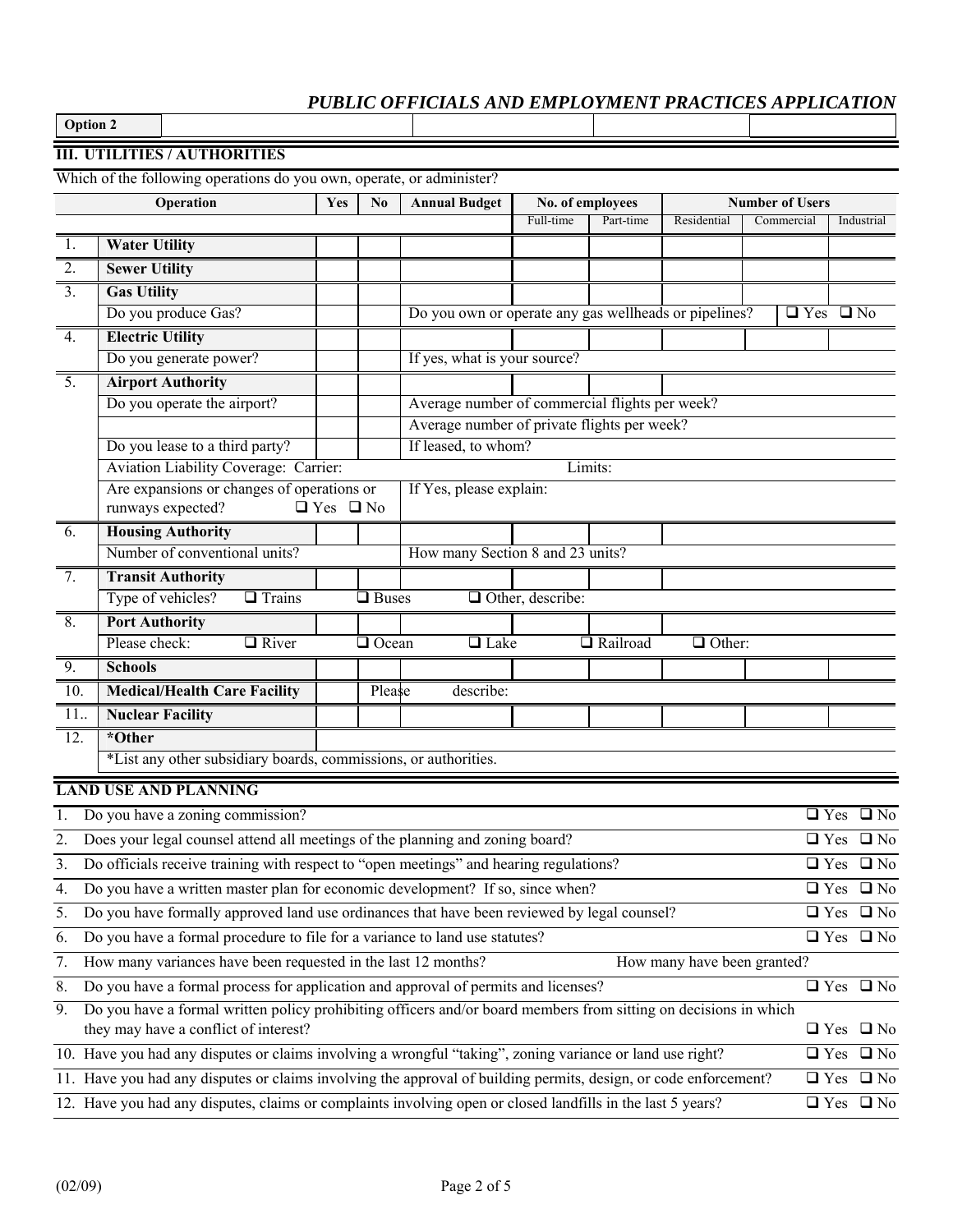| V.  | <b>EMPLOYMENT PRACTICES AND PROCEDURES</b>                                                                                                                                                               |                  |           |
|-----|----------------------------------------------------------------------------------------------------------------------------------------------------------------------------------------------------------|------------------|-----------|
| 1.  | Do you have a human resources coordinator?<br>$\Box$ Full time                                                                                                                                           | $\Box$ Part time | $\Box$ No |
| 2.  | If not, who is ultimately responsible for employment matters?                                                                                                                                            |                  |           |
| 3.  | Do you have a written employment manual including all personnel policies and procedures?                                                                                                                 | $\Box$ Yes       | $\Box$ No |
| 4.  | Do these supervisors receive training in the proper implementation of your policies and procedures?                                                                                                      | $\Box$ Yes       | $\Box$ No |
| 5.  | When was this manual last updated?<br>Date?                                                                                                                                                              |                  |           |
| 6.  | Is this manual reviewed by counsel experienced and qualified in employment law?                                                                                                                          | $\Box$ Yes       | $\Box$ No |
| 7.  | Is this manual distributed to all employees upon hiring?                                                                                                                                                 | $\Box$ Yes       | $\Box$ No |
| 8.  | If not, please explain why.                                                                                                                                                                              |                  |           |
| 9.  | Do you have a written policy with respect to both sexual and non-sexual harassment?                                                                                                                      | $\Box$ Yes       | $\Box$ No |
| 10. | Do you follow a formal written procedure for employee disputes/complaints?                                                                                                                               | $\Box$ Yes       | $\Box$ No |
| 11. | Are all actions to dismiss or demote employees reviewed in advance by legal counsel?                                                                                                                     | $\Box$ Yes       | $\Box$ No |
| 12. | Do you require that due process be served and documented for all proceedings involving dismissal<br>demotion or suspension?                                                                              | $\Box$ Yes       | $\Box$ No |
| 13. | Are all probationary or disciplinary actions recorded in writing and signed by the employee?                                                                                                             | $\Box$ Yes       | $\Box$ No |
| 14. | Are you an Equal Opportunity Employer?                                                                                                                                                                   | $\Box$ Yes       | $\Box$ No |
| 15. | Has there been a layoff of employees or reductions in service in the last three years?                                                                                                                   | $\Box$ Yes       | $\Box$ No |
| 16. | Have you had a strike, slowdown, or other employee disruption in the last three years?                                                                                                                   | $\Box$ Yes       | $\Box$ No |
| 17. | Has any person, former employee or job applicant filed a complaint or claim alleging unfair or improper<br>treatment regarding employee hiring, remuneration, advancement, or termination of employment? | $\Box$ Yes       | $\Box$ No |
| 18. | Have you had any disputes involving integration, segregation, discrimination or violation of civil rights?                                                                                               | $\Box$ Yes       | $\Box$ No |
| 19. | Have any complaints been filed with the EEOC within the last three years?                                                                                                                                | $\Box$ Yes       | $\Box$ No |
| 20. | Have all disputes, complaints, and claims been reported to your current or prior Public Officials carriers?                                                                                              | $\Box$ Yes       | $\Box$ No |

**Attachment: Please provide a copy of your current employment manual including policies and procedures pertaining to sexual harassment, discrimination, and employee grievances.** 

#### **VI. FINANCIAL / BOND INFORMATION**

1. Please complete the following chart using budget figures for the past three years

| Year | Revenues | <b>Expenditures</b> | $Surplus(+)/Deficit(-)$ | Accumulated $(+)/(-)$ |
|------|----------|---------------------|-------------------------|-----------------------|
|      |          |                     |                         |                       |
|      |          |                     |                         |                       |
|      |          |                     |                         |                       |

2. What is the amount of your outstanding bonds?

3. What is your latest bond rating? (Moody's or Standard Poor's)  $\Box$  No current Rating

4. What was your previous bond rating?

5. Has any bond issue been defeated within the past three years?

If yes, has the proposal been resubmitted, or is it expected to be resubmitted?

6. Has your public entity been in default on the principal or interest on any bond?

7. If yes to any of these questions, please give details:

#### **Attachment : Please attach your most recent audited financial statement. If your entity does not have a formal audit on a regular basis, please provide your most current annual budget.**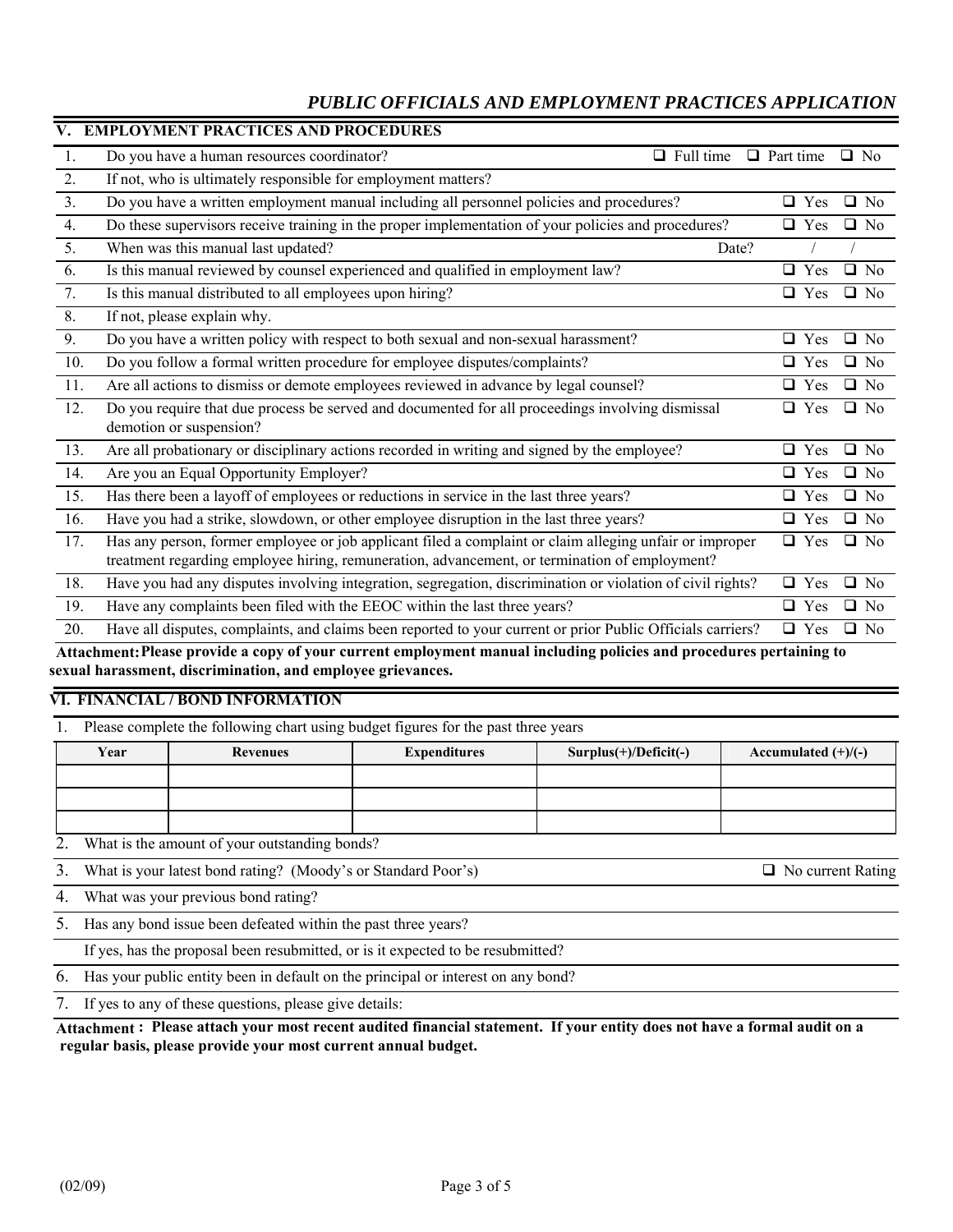| <b>VII. LOSS HISTORY</b>                                                                                                                                                                                                          |                                                         |  |
|-----------------------------------------------------------------------------------------------------------------------------------------------------------------------------------------------------------------------------------|---------------------------------------------------------|--|
| Has any claim been made against the entity, or any person in their capacity as an official or employee of                                                                                                                         | $\Box$ Yes $\Box$ No                                    |  |
| the entity, in the last five years? If yes, please attach a narrative summary with details and status.                                                                                                                            |                                                         |  |
| $\Delta$ . There is a contract the continues to contract the contract of the contract of the contract of the contract of the contract of the contract of the contract of the contract of the contract of the contract of the cont | $\mathbf{D}$ $\mathbf{V}$ . $\mathbf{D}$ $\mathbf{M}$ . |  |

| 2. Does any official or employee have any knowledge of any fact, circumstance or situation which might  | $\Box$ Yes $\Box$ No |  |
|---------------------------------------------------------------------------------------------------------|----------------------|--|
| reasonably be expected to give rise to a claim? If yes, please attach a narrative summary with details. |                      |  |

3. With respect to your Public Officials and Employment Practices Liability coverage, please complete the following table using the total dollars expended for both the settlements of claims and the expenses associated with defending those claims. "Reserves" refers to the estimated future expenses to resolve or dispose of the claims and includes both settlement and defense expenses.

| Year | <b>Carrier</b> | Premium | Number of<br><b>Claims</b> | <b>Total Loss Paid and</b><br><b>Reserved</b> | <b>Total Expenses Paid</b><br>and Reserved | <b>Total Incurred Losses +</b><br><b>Expenses Incl Deductible</b> |
|------|----------------|---------|----------------------------|-----------------------------------------------|--------------------------------------------|-------------------------------------------------------------------|
|      |                |         |                            |                                               |                                            |                                                                   |
|      |                |         |                            |                                               |                                            |                                                                   |
|      |                |         |                            |                                               |                                            |                                                                   |
|      |                |         |                            |                                               |                                            |                                                                   |

**Attachment: Please provide a currently valued copy of your Public Officials and Employment Practices Loss Runs for the past five years.** 

## **VIII. WARRANTY AND ATTESTATION**

**Arkansas**: Any person who knowingly presents a false or fraudulent claim for payment of a loss or benefit or knowingly presents false information in an application for insurance is guilty of a crime and may be subject to fines and confinement in prison.

**Colorado**: It is unlawful to knowingly provide false, incomplete, or misleading facts or information to an insurance company for the purpose of defrauding or attempting to defraud the company. Penalties may include imprisonment, fines, denial of insurance and civil damages. Any insurance company or agent of an insurance company who knowingly provides false, incomplete, or misleading facts or information to a policyholder or claimant for the purpose of defrauding or attempting to defraud the policyholder or claiming with regard to a settlement or award payable for insurance proceeds shall be reporte d to the Colorado Division of Insurance within the Department of Regulatory Agencies.

District of Columbia: WARNING: It is a crime to provide false or misleading information to an insurer for the purpose of defrauding the insurer or any other person. Penalties include imprisonment and/or fines. In addition, an insurer may deny insurance benefits if false information materially related to a claim was provided by the applicant.

**Florida**: Any person who knowingly and with intent to injure, defraud, or deceive any insurance company files a statement of claim containing any false, incomplete, or misleading information is guilty of a felony of the third degree.

**Hawaii**: For y our protection, Hawaii law requires you to be informed that presenting a fraudulent claim for payment of a loss or benefit is a crime punishable by fines or imprisonment, or both.

**Kentucky**: Any person who knowingly and with intent to defraud any insurance company or other person files an application for insurance containing any materially false information or conceals, for the purpose of misleading, information concerning any fact material thereto commits a fraudulent insurance act, which is a crime.

**Louisiana**: Any person who knowingly presents a false or fraudulent claim for payment of a loss or benefit or knowingly presents false information in an application for insurance is guilty of a crime and may be subject to fines and confinement in prison.

**Maine**: It is a crim e to knowingly provide false, incomplete or misleading information to an insurance company for the purpose of defrauding the company. Penalties may include imprisonment, fines, or denial of insurance benefits.

**New Jersey**: Any person who includes any false or misleading information on an application for an insurance policy is subject to criminal and civil penalties.

**New Mexico**: Any person who knowingly presents a false or fraudulent claim for payment of a loss or benefit or knowingly presents false information in an application for insurance is guilty of a crime and may be subject to civil fines and criminal penalties.

**New York**: All commercial insurance forms, except as provided for automobile insurance: Any person who knowingly and with intent to defraud any insurance company or ot her person files an application for ins urance or st atement of claim containing any materially false information, or conceals for the purpose of misleading, information concerning any fact material thereto, commits a fraudulent insurance act, which is a crime, and shall also be subject to a civil penalty not to exceed five thousand dollars and the stated

value of the claim for each such violation. **Ohio**: Any person who, with intent to defraud or knowing that he is facilitating a fraud against an insurer, submits an application or files a claim containing a false or deceptive statement is guilty of insurance fraud.